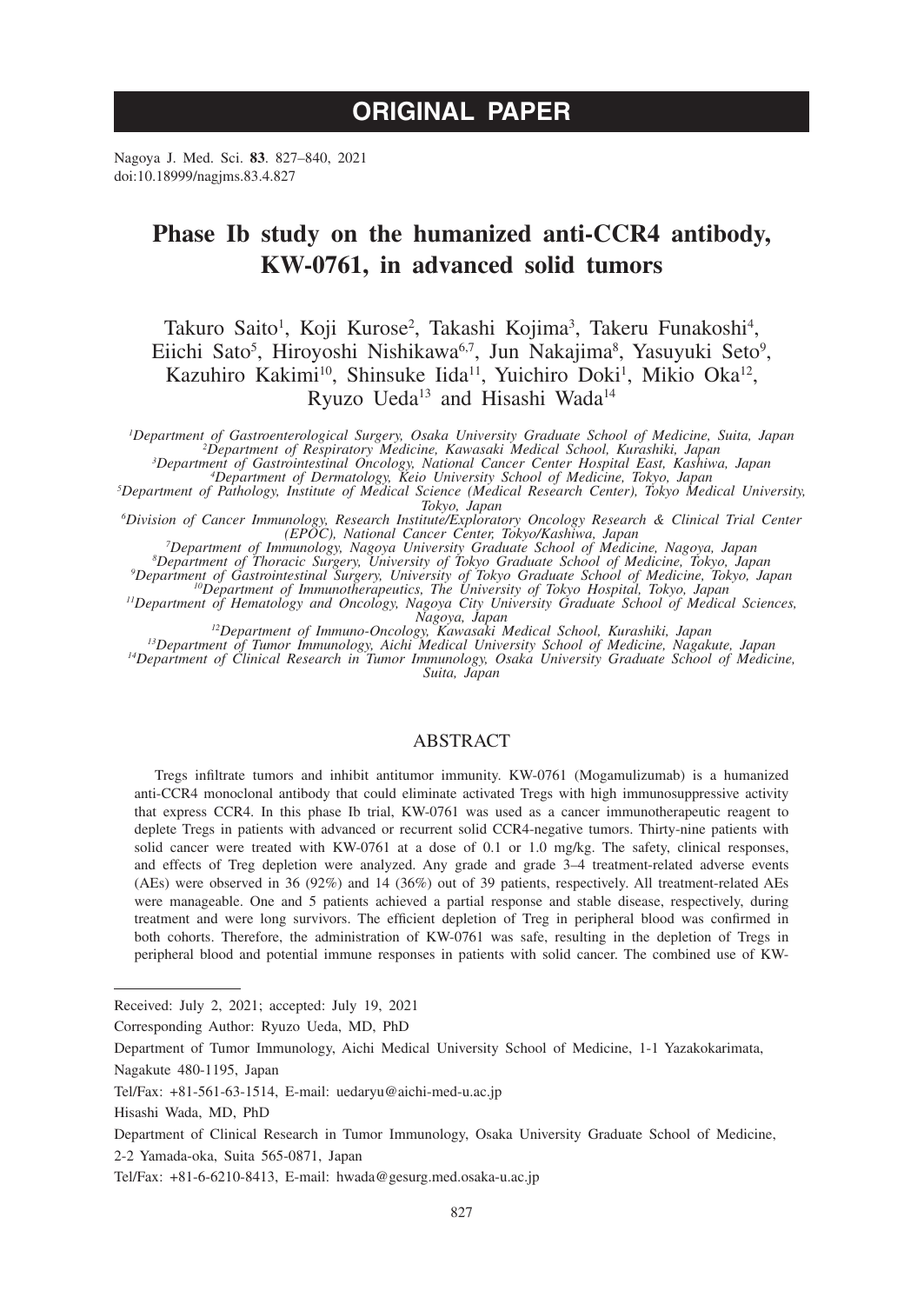0761 to deplete Tregs and other immunotherapies is a promising approach to augment immune responses.

Keywords: solid cancer patients, mogamulizumab, regulatory T cells, clinical trial, CCR4

Abbreviations: Tregs: regulatory T cells AEs: adverse events TME: tumor microenvironment mAbs: antibodies PBMCs: blood mononuclear cells CTLA-4: cytotoxic T-lymphocyte-associated protein 4 PD-1: programmed cell death protein 1 IDO: indoleamine 2,3-dioxygenase VEGF: vascular endothelial growth factor VEGFR: vascular endothelial growth factor receptor ICOS: inducible T cell co-stimulator GITR: glucocorticoid-induced TNFR-related protein PI3K: phosphoinositide 3-kinase TCR: T cell receptor

This is an Open Access article distributed under the Creative Commons Attribution-NonCommercial-NoDerivatives 4.0 International License. To view the details of this license, please visit (http://creativecommons.org/licenses/by-nc-nd/4.0/).

## INTRODUCTION

Immunotherapy, primarily with immune checkpoint inhibitors (ICIs) such as anti-cytotoxic T-lymphocyte-associated protein 4 (CTLA-4) and anti-programmed cell death protein 1 (PD-1) monoclonal antibodies (mAbs), has markedly improved the survival rate of patients with cancer, even in the advanced stage<sup>1,2,3</sup>; however, the efficacy of ICIs is unsatisfactory in the majority of patients and, thus, other therapies, including immunotherapy, are urgently needed. In the escape phase of the concept of cancer immunoediting, tumor cells have developed strategies to establish an immunosuppressive state within the tumor microenvironment (TME) by producing immunosuppressive cytokines, such as vascular endothelial growth factor (VEGF), transforming growth factor-β (TGF-β), and indoleamine 2,3-dioxygenase (IDO), and recruiting regulatory immune cells, including regulatory T cells (Tregs) and myeloid-derived suppressor cells (MDSCs).<sup>4</sup> Therefore, the manipulation of immunosuppressive cells or TME is an anticancer therapeutic strategy.

Tregs constitute  $5-10\%$  of CD4<sup>+</sup> T cells in the periphery and play an important role in maintaining immune tolerance.<sup>4,5</sup> Tregs inhibit the development of antitumor immunity, thereby hindering the immune surveillance of cancer and preventing effective antitumor immune responses in tumor-bearing hosts. The presence of a large number of Tregs and a low ratio of CD8+ T cells to Tregs in the TME correlate with a poor prognosis in various cancer types.<sup>6,7</sup> Tregs promote tumor progression by suppressing antitumor immunity, $8.9$  manipulating Tregs, or targeting the immunosuppressive factors produced by these cells, and, thus, have potential as an anticancer treatment strategy. Despite promising pre-clinical studies, Treg cell-targeted therapy has not yet been successfully applied to clinical settings.

KW-0761 (mogamulizumab) is a humanized anti-CCR4 immunoglobulin G1 (IgG1) mAb with enhanced antibody-dependent cellular cytotoxicity.<sup>10,11</sup> It was developed as an orphan drug for adult T-cell leukemia-lymphoma (ATLL), which expresses CCR4 on cell surfaces, and has been approved for T-cell lymphomas, including ATLL and other peripheral T-cell lymphomas, by the Pharmaceuticals and Medical Devices Agency, Food and Drug Administration, and European Medicines Agency.<sup>12,13,14</sup> Evidence is emerging to show that KW-0761 suppresses the function of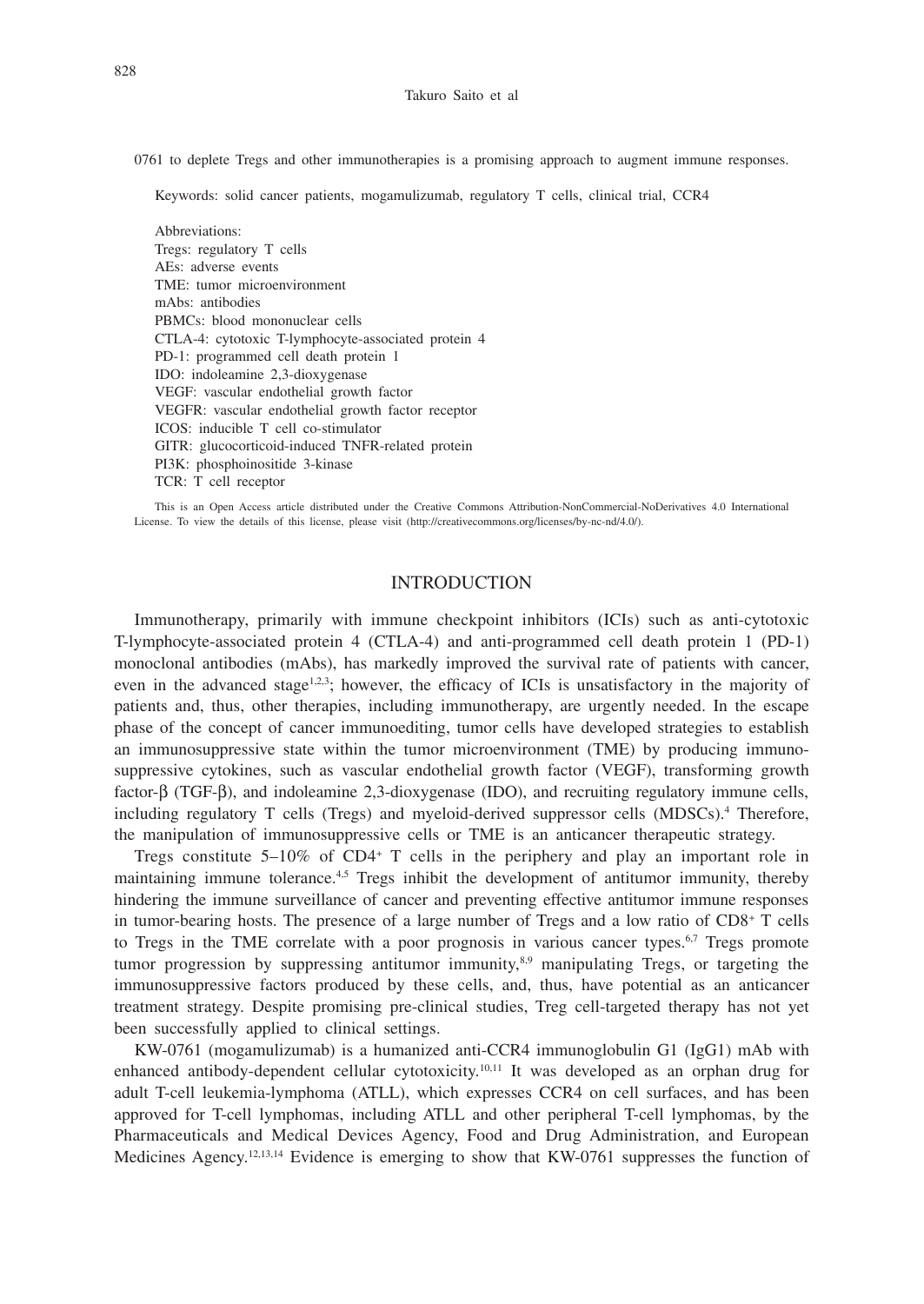effector Tregs (eTregs), which is a subpopulation of Tregs with high expression levels of FoxP3 and CCR4, and exhibits strong immunosuppressive activity against tumors, leading to robust CD8+ T-cell proliferation in ATLL.15,16 Therefore, we conducted a clinical trial to examine the treatment effects of KW-0761 on solid cancers based on a novel concept, namely, Treg depletion. In a previous phase Ia clinical trial, KW-0761 was administered to 7 patients with lung cancer and 3 with esophageal cancer with a dose escalation design of 0.1, 0.5, and 1.0 mg/kg.<sup>17</sup> All doses were confirmed to be safe and well tolerated. Four out of the 10 patients achieved stable disease (SD) during the treatment and were long survivors. The monitoring of FoxP3+ Tregs in peripheral blood mononuclear cells (PBMCs) during the treatment indicated efficient depletion even at the lowest dose of 0.1 mg/kg.

To investigate the safety and efficacy of eTreg depletion and clinical responses in patients with solid cancer in more detail, we conducted a phase Ib clinical trial on KW-0761 in 39 patients with CCR4-negative cancers.

## PATIENTS AND METHODS

## *Patients*

Eligible patients had CCR4-negative treatment-refractory or advanced cancer with target lesions. Archival or newly obtained tumor samples from patients were screened for the expression of CCR4 by immunohistochemistry (IHC) as previously described.<sup>18</sup> CCR4 expression was confirmed by the review committee with a central evaluation. Inclusion criteria were described in the phase Ia study.17

#### *Study Design*

This study was designed as a multi-institutional, open-label, two-arm, investigator-initiated phase Ib clinical trial on KW-0761. The investigational drug KW-0761was provided by Kyowa Hakko Kirin. The study was registered with ClinicalTrials.gov as NCT01929486 and was approved by local Institutional Review Boards. All participating patients provided written informed consent before enrolment, in accordance with the Declaration of Helsinki. The primary objectives were to characterize the safety and efficacy of eTreg depletion in PBMCs by KW-0761 for patients with advanced or recurrent solid cancer. The secondary objectives were to assess clinical responses, including the overall response rate, progression-free survival (PFS), and overall survival (OS), and select the recommended dose for a phase II trial. Twenty and nineteen patients were randomly enrolled into cohorts with doses of 0.1 and 1.0 mg/kg, respectively, and received 8 intravenous infusions of KW-0761 weekly followed by monthly infusions until disease progression. These two doses of KW-0761 were established in the phase Ia study as the maximum-tolerated and minimal doses, respectively. Oral antihistamines and acetaminophen were administered prior to each KW-0761 treatment, and hydrocortisone was simultaneously infused intravenously with the first KW-0761 treatment to prevent infusion reactions.

#### *Toxicity Evaluation*

Toxicity was evaluated according to the National Cancer Institute Common Terminology Criteria for Adverse Events version 4.0. Patients were assessed for toxicity weekly during the first 8 treatments and every 4 weeks thereafter until 24 weeks after the last treatment. The independent data monitoring committee evaluated safety data for each dose level.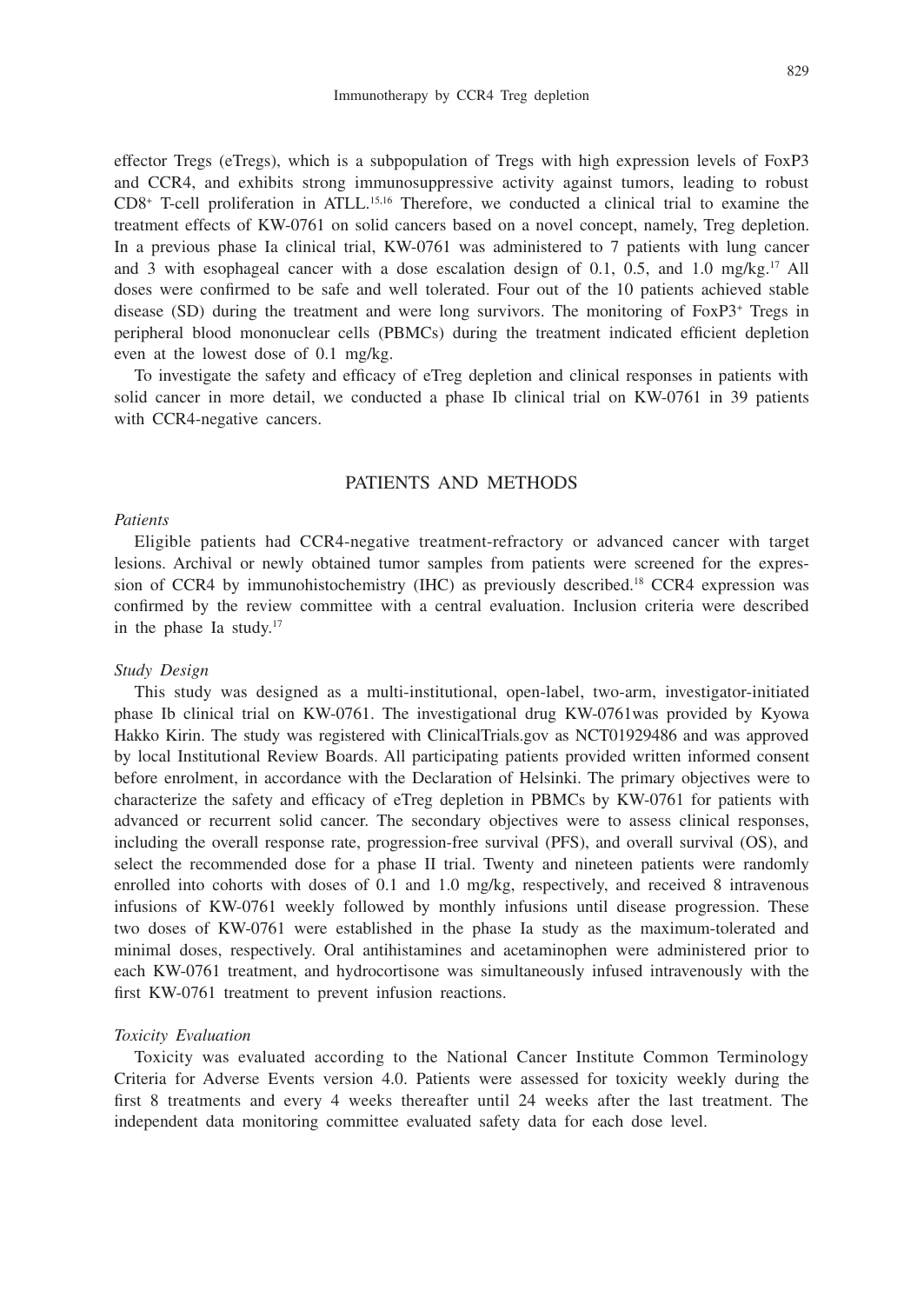#### *Clinical Response Evaluation*

Responses were evaluated 12 weeks after the first KW-0761 treatment or at the study discontinuation based on computed tomography (CT) scans according to RECIST (ver. 1.1),<sup>19</sup> and/ or immune-related (ir) RECIST. OS was defined as the duration from the first day of KW-0761 treatment until the day of death from any cause. PFS was defined as the duration from the first day of KW-0761 treatment until either the day of progressive disease (PD) detection or death from any cause. Tumor responses, OS, and PFS were confirmed by a central evaluation for each patient.

## *Evaluation of eTreg Depletion on PBMCs*

Blood samples were obtained at baseline, 4 and 8 weeks after the first KW-0761 treatment, and every 4 weeks during the continuous treatment until study-off. PBMCs were isolated from heparinized blood by density gradient centrifugation using Ficoll-Paque Plus (GE Healthcare, Fairfield, CT). Cells were stored in liquid  $N_2$  until used. Treg depletion was evaluated by flow cytometry. After thawing, PBMCs were incubated with mAbs at 4°C for 20 minutes. Cells were stained with anti-CD4-PerCP (clone SK3; BD Biosciences, San Jose, CA), anti-CD25-APC (clone 2A3; BD Biosciences), and anti-CD45RA-FITC (clone ALB11; Beckman Coulter, Brea, CA) mAbs. The intracellular staining of FOXP3 was performed with anti-FoxP3-PE (clone PCH101; eBioscience) mAb and a FoxP3/Transcription Factor Staining Buffer Set (eBioscience, San Diego, CA) according to the manufacturer's instructions. After the incubation, cells were washed and analyzed by FACSCalibur (BD Biosciences). CD45RA+ FoxP3 lo resting/naïve Tregs, CD45RA– FoxP3 hi activated/effector Tregs (eTregs), and CD45RA– FoxP3 lo, non-Tregs were analyzed as previously described.15

#### RESULTS

## *Patient Characteristics*

In this phase Ib study, 39 patients with advanced CCR4-negative solid cancer were randomly assigned to receive a treatment with KW-0761 at 0.1 mg/kg  $(n=20)$  or 1.0 mg/kg  $(n=19)$  between October 2013 and April 2016 (Table 1). The median age of patients was 65 years. The cohort included 11 patients with esophageal cancer, 9 with lung cancer, 6 with malignant melanoma, 5 with gastric cancer, 5 with ovarian cancer, and 3 with mesothelioma with 2 to 23 infusions of KW-0761. Eleven patients dropped out before the completion of the first cycle with 8 infusions of KW-0761 due to the withdrawal of consent in 1 patient, disease progression in 4, and a decision by the principal investigators in 6. The median number of infusions was  $8(2-14)$ in the 0.1 mg/kg cohort and 8  $(2-23)$  in the 1.0 mg/kg cohort. The median follow-up was 94  $(21–498)$  days in the 0.1 mg/kg cohort and 99 (25–511) in the 1.0 mg/kg cohort. Seven (35%) patients in the 0.1 mg/kg cohort and 7 (36%) in the 1.0 mg/kg cohort died, and the cause of all deaths was disease progression.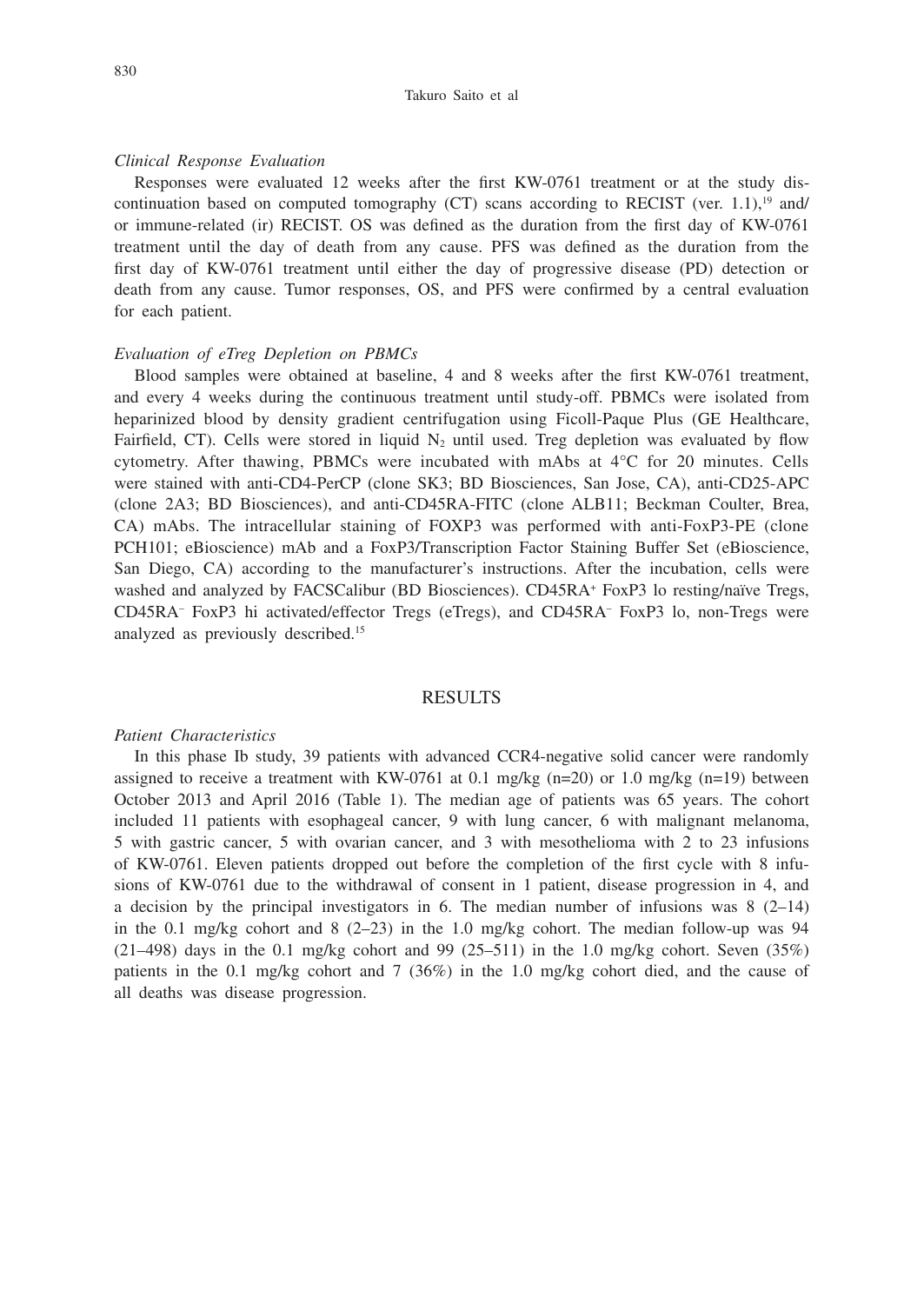| depletion<br>Treg                                      | +                       |              |          |              | +                       | ≸                         |          |              |                     |                |                |              |                |                |                 |              |                |                           |                         |                         |
|--------------------------------------------------------|-------------------------|--------------|----------|--------------|-------------------------|---------------------------|----------|--------------|---------------------|----------------|----------------|--------------|----------------|----------------|-----------------|--------------|----------------|---------------------------|-------------------------|-------------------------|
| $(Grade 3-4)$<br>related AEs related AEs<br>Treatment- | $\,{}^+$                |              |          |              |                         |                           |          |              |                     |                |                |              |                |                |                 |              |                |                           |                         |                         |
| Treatment-<br>(All)                                    | +                       |              |          |              |                         |                           |          |              |                     |                |                |              |                |                |                 |              |                |                           |                         |                         |
| (days)<br>SO <sub>3</sub>                              | 96                      | 422          | 73       |              | 249                     | 391                       | 150      | 77           | 92                  | $\overline{9}$ | 224            | 498          | 271            | $\overline{c}$ | $\overline{40}$ | 395          | 77             | $\overline{31}$           | 284                     | 251                     |
| progression<br>Time to<br>(days)                       | $\overline{4}$          | 63           | 28       |              | S                       | 25                        | 76       | 67           | 63                  | 77             | 67             | 63           | $\sqrt{2}$     | $\overline{z}$ | $\Theta$        | 63           | 69             | 29                        | 96                      | $\sqrt{2}$              |
| response<br>overall<br>Best                            | E                       | E            | £        | £            | £                       | £                         | £        | E            | <b>GS</b>           | R              | Eq             | E            | E              | E              | <b>GS</b>       | Eq           | £              | E                         | SD                      | <b>PD</b>               |
| Infusions<br>No. of                                    | ७                       |              |          |              |                         |                           |          |              |                     |                |                |              |                |                |                 |              |                |                           |                         |                         |
| Tumor Type                                             | Esophageal cancer (SCC) | <b>NSCLC</b> | Melanoma | Melanoma     | Esophageal cancer (SCC  | Esophageal cancer (Other) | Melanoma | <b>NSCLC</b> | <b>NSCLC</b>        | Melanoma       | Ovarian cancer | <b>NSCLC</b> | Gastric cancer | Gastric cancer | Mesothelioma    | <b>NSCLC</b> | Ovarian cancer | Esophageal cancer (Other) | Esophageal cancer (SCC) | Esophageal cancer (SCC) |
| Sex                                                    | $\geq$                  | $\mathbb{L}$ | $\geq$   | $\mathbb{L}$ |                         |                           |          |              | X X X X X H X X X X |                |                |              |                |                |                 | $\mathbb{L}$ | $\mathbb{L}$   | $\mathbf{L}$              | ⊠                       | $\mathbb{L}$            |
| Age                                                    | 66                      |              |          |              | $223728787878878878878$ |                           |          |              |                     |                |                |              |                |                |                 |              |                |                           |                         | 59                      |
| $\mathbf{r}$                                           | $B-01$                  |              |          |              |                         |                           |          |              |                     |                |                |              |                |                |                 |              |                |                           |                         |                         |
| $\left( \text{mg/kg}\right)$<br>Dose                   |                         |              |          |              |                         |                           |          |              |                     |                |                |              |                |                |                 |              |                |                           |                         |                         |

Table 1 Patient characteristics **Table 1** Patient characteristics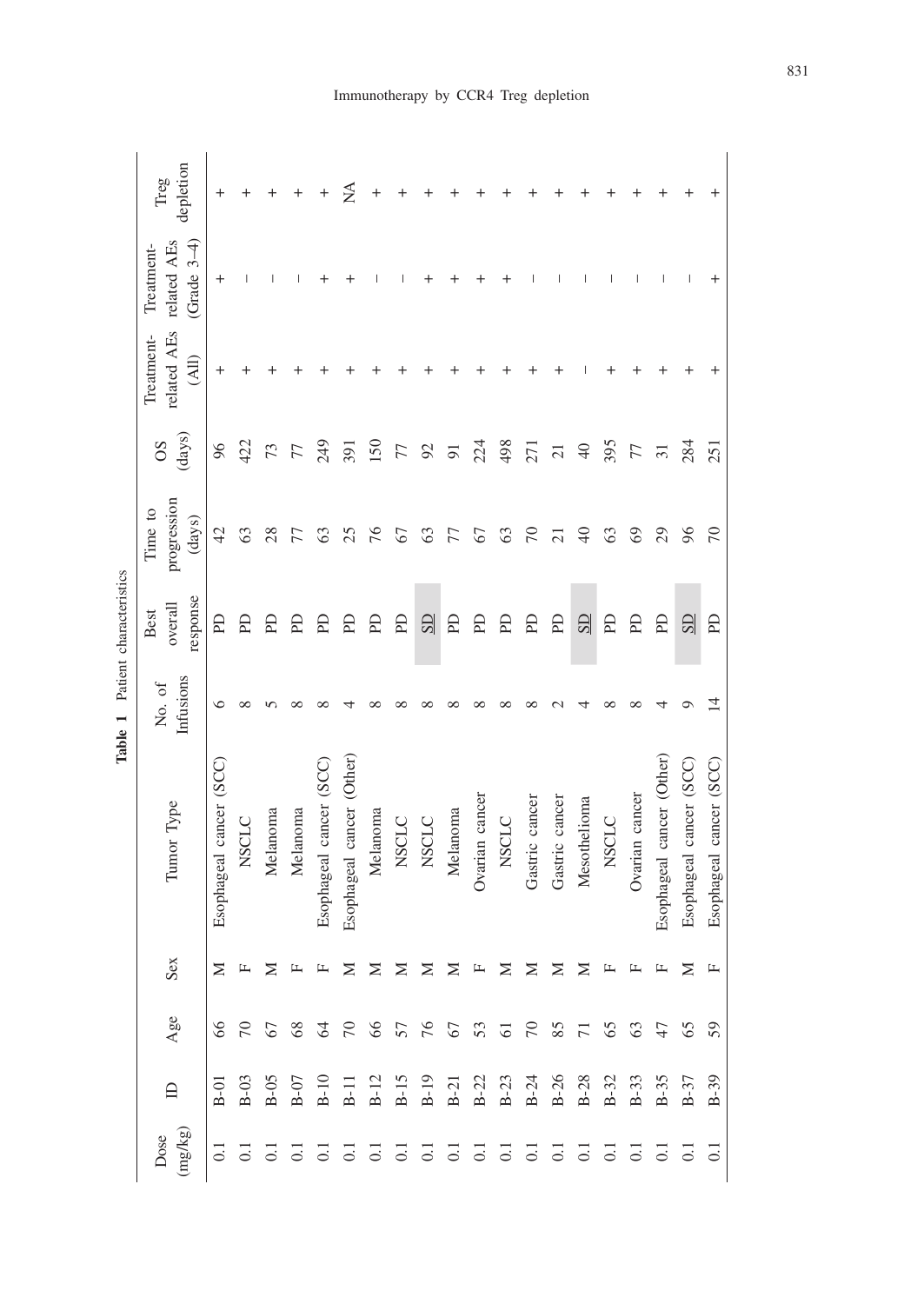| ontinued |  |
|----------|--|

|                |          |          |                         |                         |                |                |              |                |               |      |              |                                                                                                               |                |                        |                        |                           |              | I              |
|----------------|----------|----------|-------------------------|-------------------------|----------------|----------------|--------------|----------------|---------------|------|--------------|---------------------------------------------------------------------------------------------------------------|----------------|------------------------|------------------------|---------------------------|--------------|----------------|
|                |          |          |                         |                         |                |                |              |                |               |      |              |                                                                                                               |                |                        |                        |                           |              |                |
| 413            | 142      | 233      | 93                      | $\overline{51}$         | 318            | 35             | 25           | 47             | 65            | 58   | 497          | $\mathcal{L}$                                                                                                 | 272            | 68                     | 124                    | 88                        | 168          | 84             |
| 66             | 79       | 56       | 27                      | 191                     | 65             | 35             |              | 47             | $\mathcal{O}$ | 56   | 63           | 36                                                                                                            | $\sqrt{2}$     | 63                     | 124                    | $\overline{81}$           | <u>50</u>    | 76             |
| £              | £        | £        | R                       | <b>ER</b>               | £              | £              | £            | £              | R             | £    | £            | £                                                                                                             | £              | R                      | $\overline{\text{SD}}$ | E                         | $\mathbb{S}$ | <b>PD</b>      |
|                |          |          |                         |                         |                |                |              |                |               |      |              |                                                                                                               |                |                        |                        |                           |              | ∞              |
| Ovarian cancer | Melanoma | Melanoma | Esophageal cancer (SCC) | Esophageal cancer (SCC) | Ovarian cancer | Gastric cancer | <b>NSCLC</b> | Gastric cancer | <b>NSCLC</b>  | SCLC | <b>NSCLC</b> | Esophageal cancer (SCC                                                                                        | Gastric cancer | Esophageal cancer (SCC | Mesothelioma           | Esophageal cancer (Other) | Mesothelioma | Ovarian cancer |
|                |          |          |                         |                         |                |                |              |                |               |      |              | F F Z F Z F F Z Z Z Z Z Z Z Z Z Z Z H                                                                         |                |                        |                        |                           |              |                |
|                |          |          |                         |                         |                |                |              |                |               |      |              |                                                                                                               |                |                        |                        |                           |              |                |
| $B-02$         |          |          |                         |                         |                |                |              |                |               |      |              | 4 9 8 9 9 1 4 9 5 6 7 7 8 9 9 7 4 9 6 7 7 8 9 7 7 8 9 7 7 8 9 7 8 9 7 8 9 7 8 9 7 8 9 7 8 9 7 8 9 7 8 9 7 8 9 |                |                        |                        |                           |              |                |
|                |          |          |                         |                         |                |                |              |                |               |      |              | 3 3 3 3 3 3 3 3 3 3 3 3 3 3 3 3 3 4 5                                                                         |                |                        |                        |                           |              |                |

NSCLC: non-small cell lung cancer SCLC: small cell lung cancer

NSCLC: non-small cell lung cancer<br>SCLC: small cell lung cancer<br>SCC: squamous cell carcinoma<br>PD: progressive disease<br>SD: stable disease<br>PR: partial response<br>AEs: adverse events<br>AEs: adverse events SCC: squamous cell carcinoma PD: progressive disease PR: partial response SD: stable disease

AEs: adverse events NA: not assessed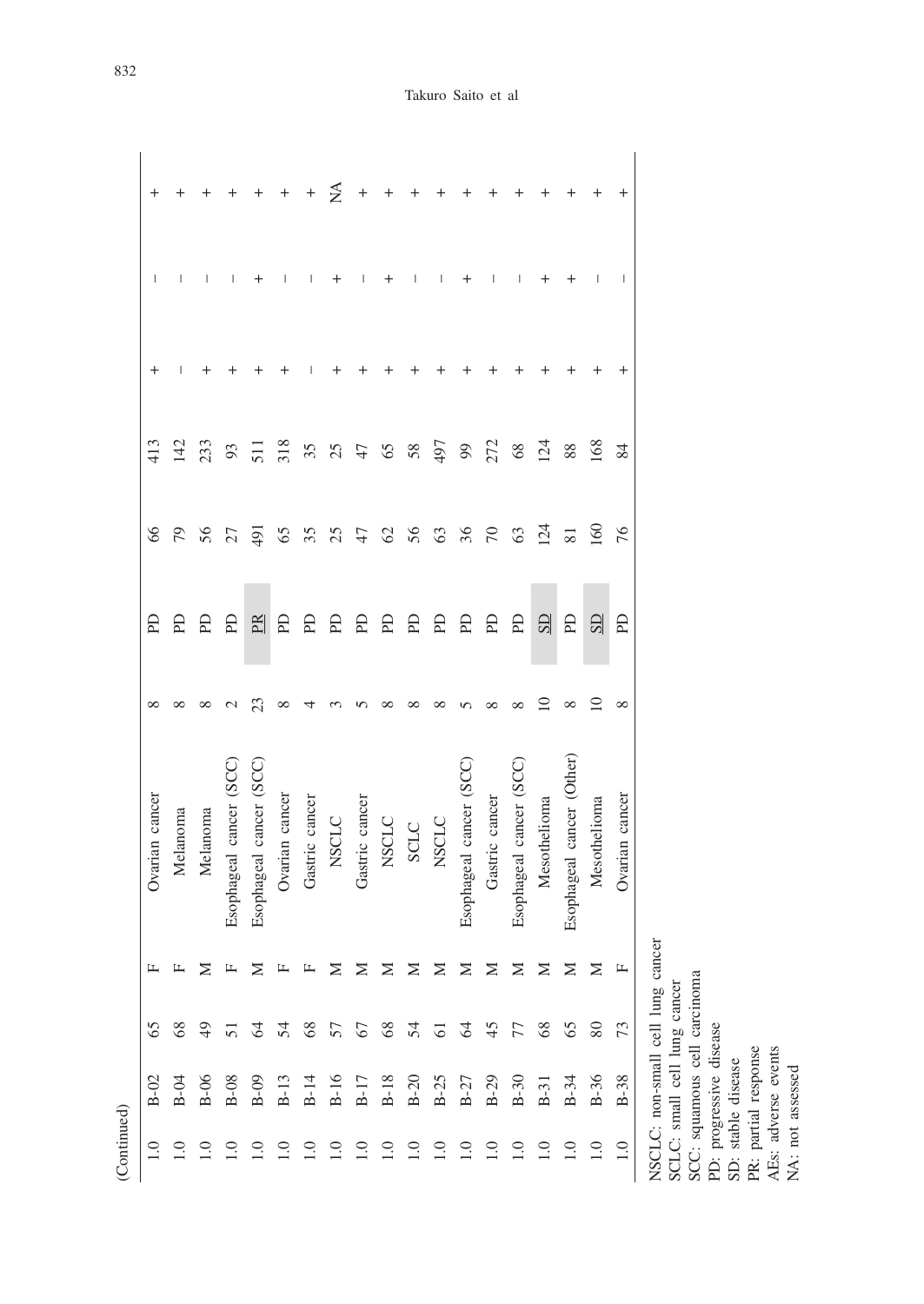#### *Adverse events (AEs)*

Any grade treatment-related AEs occurred in 19 (95%) out of 20 patients in the 0.1 mg/kg cohort and in 17 (89%) out of 19 in the 1.0 mg/kg cohort; grade 3–4 treatment-related AEs occurred in 7 (35%) patients in the 0.1 mg/kg cohort and in 6 (32%) in the 1.0 mg/kg cohort (Table 1). Table 2 lists all treatment-related AEs, with 65 and 49 AEs being observed in the 0.1 and 1.0 mg/kg cohorts, respectively. The most frequently observed categories of treatment-related AEs were skin disorders and lymphopenia. Grade 3–4 treatment-related AEs were lymphopenia  $(4 \t[20\%]$  in the 0.1 mg/kg cohort and 4  $[21\%]$  in the 1.0 mg/kg cohort), rash, increased alanine aminotransferase, increased aspartate aminotransferase, hypophosphatemia, increased gammaglutamyltransferase, and appetite loss. All treatment-related AEs were manageable or recovered without any treatment, and no drug-related deaths were observed.

| Grade                              |              | $0.1$ mg/kg (N=20) |              |                |                | 1.0 mg/kg $(N=19)$ |                |                |  |  |  |  |
|------------------------------------|--------------|--------------------|--------------|----------------|----------------|--------------------|----------------|----------------|--|--|--|--|
|                                    | $\mathbf{1}$ | $\overline{2}$     | 3            | $\overline{4}$ | $\mathbf{1}$   | $\overline{2}$     | 3              | $\overline{4}$ |  |  |  |  |
| Cases                              | 16           | 12                 | 6            | $\mathbf{1}$   | 10             | 14                 | $\overline{4}$ | $\overline{2}$ |  |  |  |  |
| Total events                       | 34           | 23                 | 7            | $\mathbf{1}$   | 23             | 20                 | $\overline{4}$ | $\mathfrak{2}$ |  |  |  |  |
| Non-hematological                  |              |                    |              |                |                |                    |                |                |  |  |  |  |
| General                            |              |                    |              |                |                |                    |                |                |  |  |  |  |
| Fever                              | $\mathbf{1}$ |                    |              |                | $\mathbf{1}$   | $\overline{2}$     |                |                |  |  |  |  |
| Fatigue                            | $\mathbf{1}$ |                    |              |                | $\overline{2}$ |                    |                |                |  |  |  |  |
| Appetite loss                      | $\mathbf{1}$ |                    |              |                |                |                    | $\mathbf{1}$   |                |  |  |  |  |
| Edema                              | 1            |                    |              |                |                |                    |                |                |  |  |  |  |
| Weight loss                        |              | $\mathbf{1}$       |              |                |                |                    |                |                |  |  |  |  |
| Skin and subcutaneous tissue       |              |                    |              |                |                |                    |                |                |  |  |  |  |
| Rash                               | 8            | 5                  | $\mathbf{1}$ |                | 5              | 5                  |                |                |  |  |  |  |
| Pruritus                           | $\mathbf{1}$ |                    |              |                |                |                    |                |                |  |  |  |  |
| Drug eruption                      |              |                    |              |                |                | 1                  |                |                |  |  |  |  |
| Gastrointestinal                   |              |                    |              |                |                |                    |                |                |  |  |  |  |
| Diarrhea                           |              |                    |              |                | $\mathbf{1}$   | $\mathbf{1}$       |                |                |  |  |  |  |
| Nausea                             |              |                    |              |                | $\mathbf{1}$   |                    |                |                |  |  |  |  |
| Vomiting                           |              |                    |              |                | $\mathbf{1}$   |                    |                |                |  |  |  |  |
| Ear and labyrinth                  |              |                    |              |                |                |                    |                |                |  |  |  |  |
| Vertigo positional                 |              | $\mathbf{1}$       |              |                |                |                    |                |                |  |  |  |  |
| Ear discomfort                     |              | 1                  |              |                |                |                    |                |                |  |  |  |  |
| Cardiac disorders                  |              |                    |              |                |                |                    |                |                |  |  |  |  |
| Arrhythmia                         | $\mathbf{1}$ |                    |              |                | $\overline{2}$ |                    |                |                |  |  |  |  |
| Electrocardiogram T wave inversion |              |                    |              |                | $\mathbf{1}$   |                    |                |                |  |  |  |  |
| Hypertension                       |              |                    |              |                |                | 1                  |                |                |  |  |  |  |

**Table 2** Treatment-related adverse events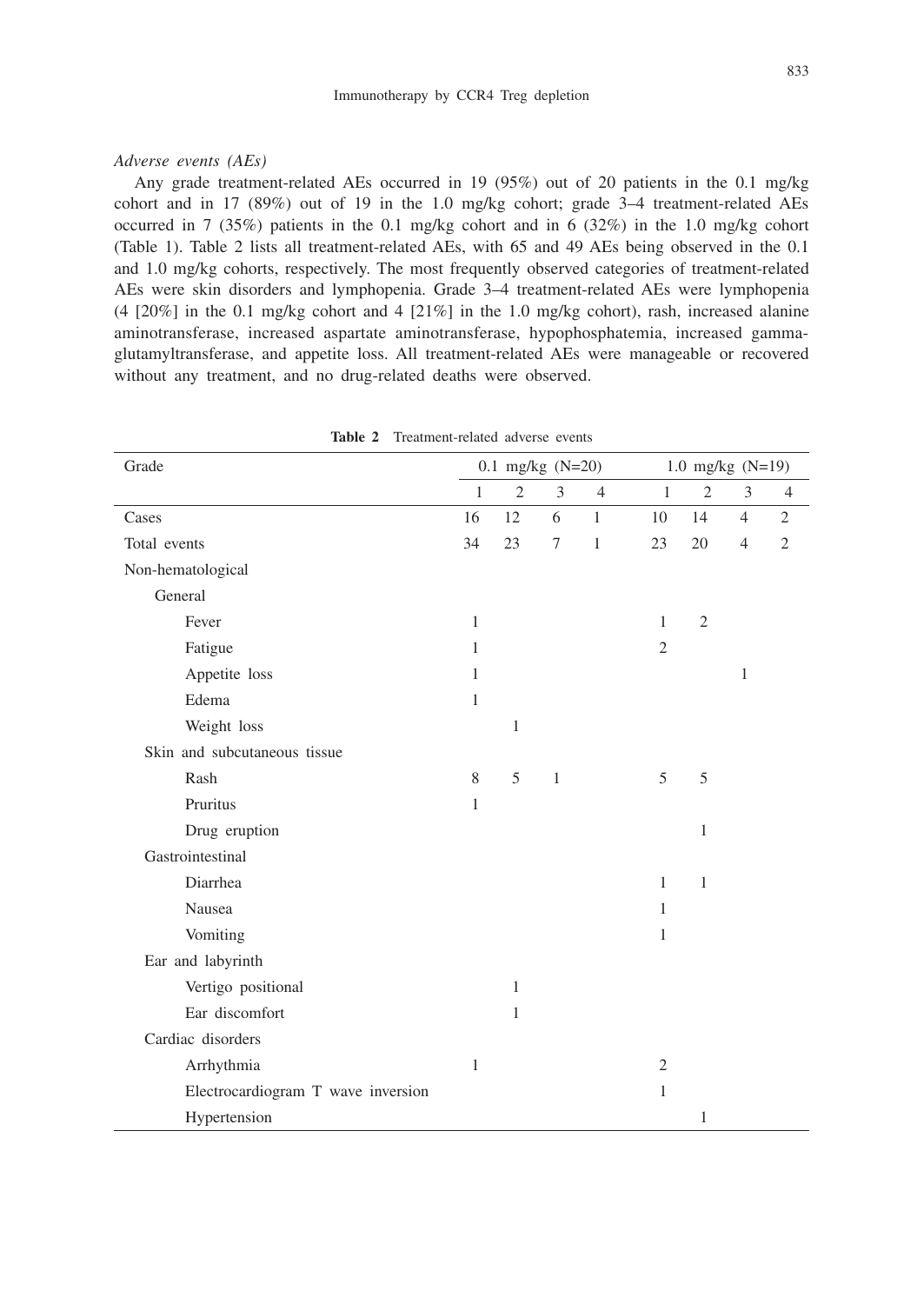| Thoracic disorders                   |                |              |                |         |              |              |                |                |
|--------------------------------------|----------------|--------------|----------------|---------|--------------|--------------|----------------|----------------|
| Pleural effusion                     |                |              |                |         | 1            |              |                |                |
| Nervous system disorders             |                |              |                |         |              |              |                |                |
| <b>Dizziness</b>                     | $\mathbf{1}$   |              |                |         |              |              |                |                |
| Dysgeusia                            | $\mathbf{1}$   |              |                |         |              |              |                |                |
| Headache                             |                |              |                |         | 3            |              |                |                |
| Neuropathy peripheral                |                |              |                |         | 1            |              |                |                |
| Infections                           |                |              |                |         |              |              |                |                |
| Oral candidiasis                     |                |              |                |         |              | $\mathbf{1}$ |                |                |
| Upper respiratory tract Inflammation |                |              |                |         |              | 1            |                |                |
| Cheilitis                            |                | $\mathbf{1}$ |                |         |              |              |                |                |
| Endocrine                            |                |              |                |         |              |              |                |                |
| Hypothyroidism                       | $\mathbf{1}$   |              |                |         | $\,1\,$      |              |                |                |
| Gynecomastia                         | 1              |              |                |         |              |              |                |                |
| Hematological                        |                |              |                |         |              |              |                |                |
| Leukopenia                           | $\mathfrak{2}$ |              |                |         |              | $\mathbf{1}$ |                |                |
| Lymphopenia                          | $\mathbf{1}$   | 10           | $\mathfrak{Z}$ | $\,1\,$ |              | 7            | $\overline{2}$ | $\overline{2}$ |
| Thrombocytopenia                     |                |              |                |         | $\mathbf{1}$ |              |                |                |
| Eosinophilia                         | $\mathbf{1}$   |              |                |         |              |              |                |                |
| Hypokalemia                          | $\mathbf{1}$   | $\mathbf{2}$ |                |         |              |              |                |                |
| Hyponatremia                         | 1              |              |                |         |              |              |                |                |
| Hypophosphatemia                     | $\mathbf{1}$   |              |                |         |              |              |                |                |
| Hypoalbuminemia                      | $\mathbf{1}$   |              |                |         |              |              | $\mathbf{1}$   |                |
| GGT increased                        |                |              | $\mathbf{1}$   |         |              |              |                |                |
| ALT increased                        | 3              |              | 1              |         |              |              |                |                |
| AST increased                        | $\mathfrak{2}$ |              | $\mathbf{1}$   |         |              |              |                |                |
| Amylase increased                    |                | $\mathbf{1}$ |                |         |              |              |                |                |
| LDH increased                        | $\mathbf{1}$   |              |                |         | $\mathbf{1}$ |              |                |                |
| ALP increased                        | $\mathbf{1}$   | $\,1$        |                |         |              |              |                |                |
| TSH increased                        |                |              |                |         | $\mathbf{1}$ |              |                |                |
| Glucose urine present                | 1              |              |                |         |              |              |                |                |

ALT: alanine aminotransferase

AST: aspartate aminotransferase

LDH: lactate dehydrogenase

TSH: thyroid-stimulating hormone

GGT: gamma-glutamyltransferase

ALP: alkaline phosphatase

(Continued)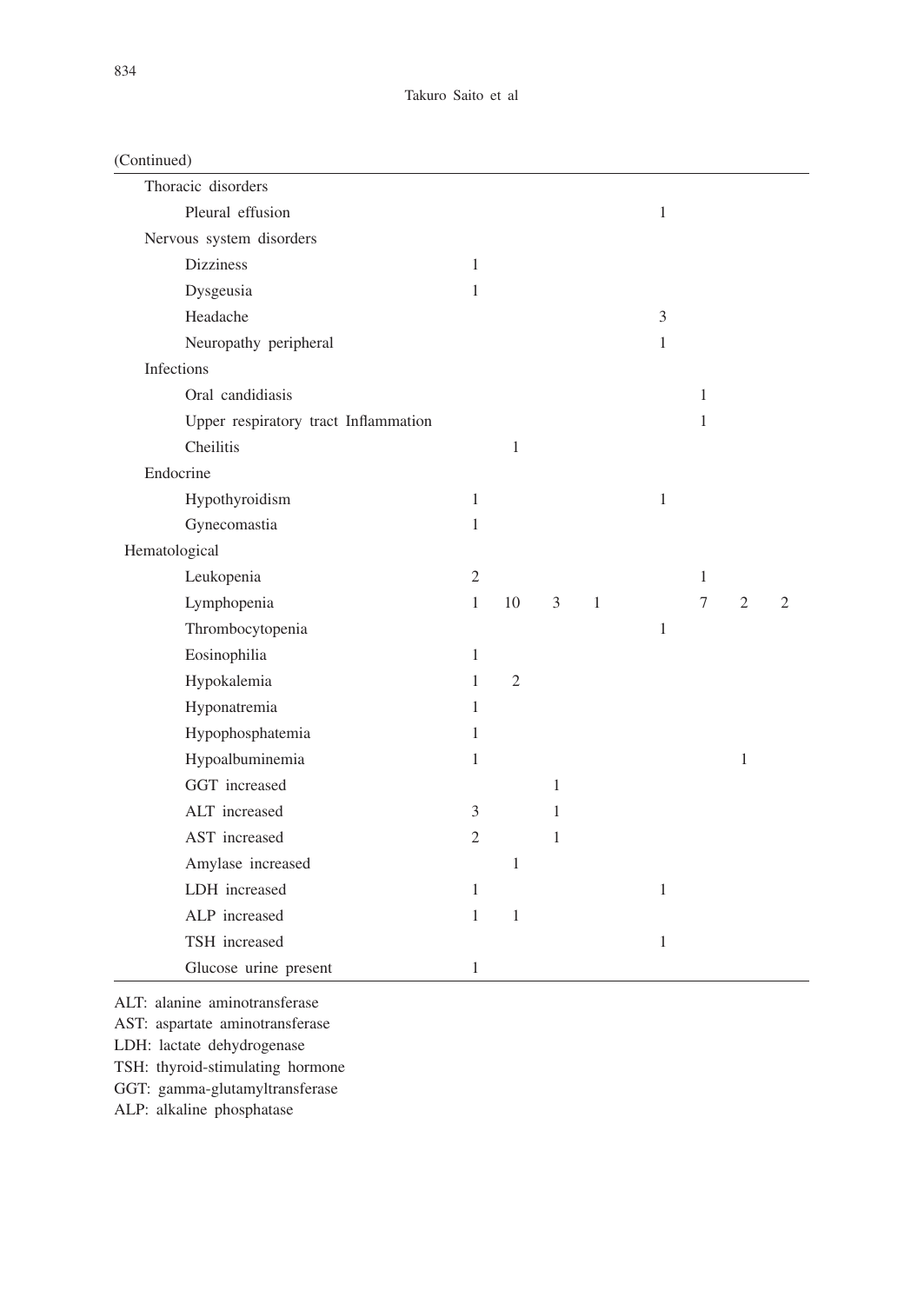#### *Clinical Responses*

Confirmed objective responses with RECIST were SD in 3 patients with NSCLC, esophageal cancer, or mesothelioma in the 0.1 mg/kg cohort, and a partial response in 1 patient with esophageal cancer and SD in 2 patients with mesothelioma in the 1.0 mg/kg cohort (Table 1, Fig. 1). Median PFS was 67 and 65 days and OS was 271 and 272 days in the 0.1 and 1.0 mg/dl cohorts, respectively (Table 1). A durable response was observed in 2 patients (B-09, B-39) (Fig. 2).



**Fig. 1** Best percentage change in the target lesion tumor burden from baseline in patients with a CT assessment

Waterfall plot for the maximum percentage reduction in the target lesion tumor burden until disease progression (study-off) according to Response Evaluation Criteria in Solid Tumors (RECIST) version 1.1 progression. A positive change in the tumor burden indicates tumor growth; a negative change in the tumor burden indicates a tumor reduction. The horizontal dotted lines denote a 30% decrease and 20% increase, indicating an objective response and progressive disease, respectively, as per RECIST version 1.1. The tumor type and presence or absence of adverse events (AEs) are annotated for each patient. 0.1 mg/ml  $(n=18)$ , blue bar; 1.0 mg/ml  $(n=17)$ , orange bar.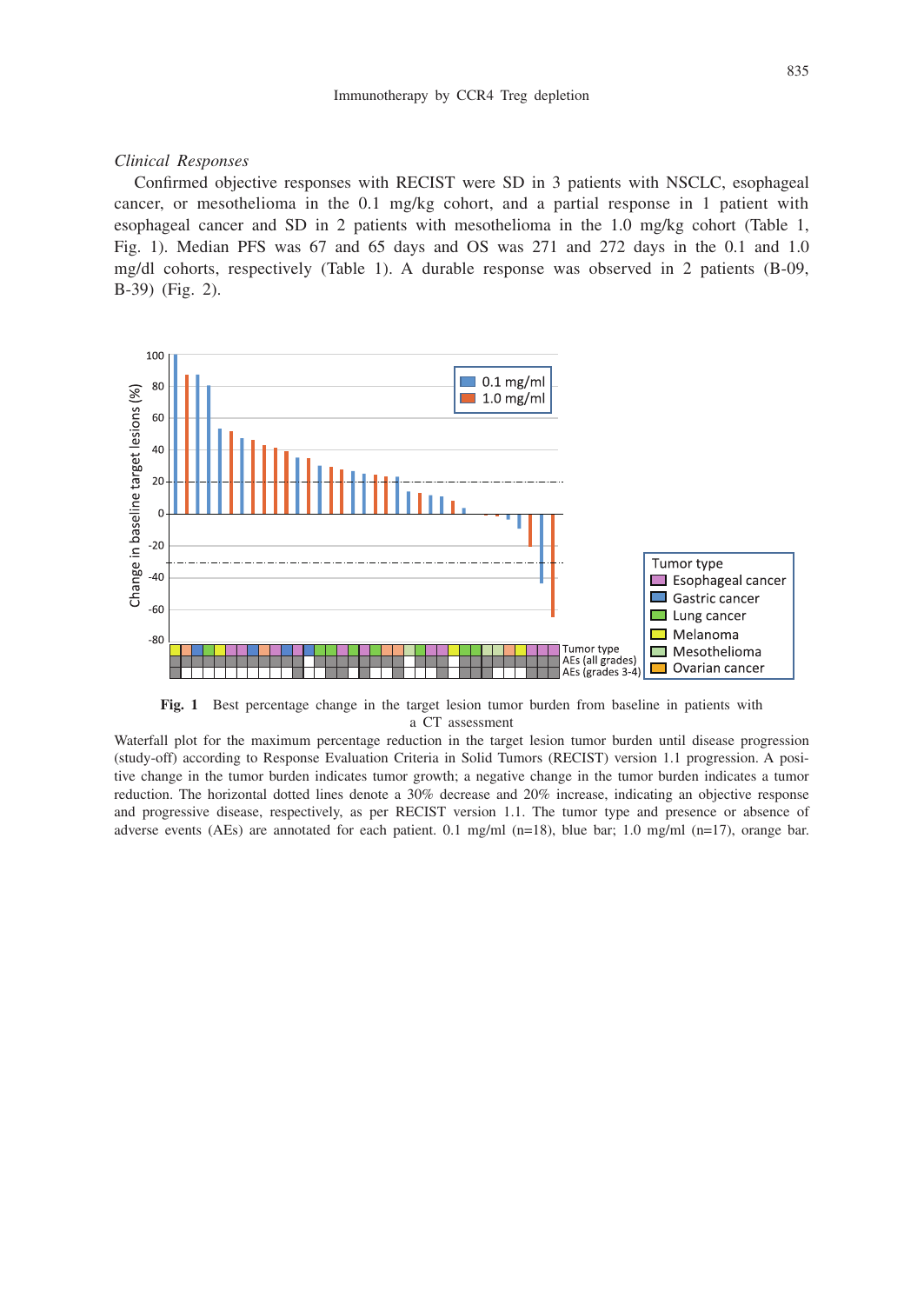

**Fig. 2** Percentage change in the target lesion tumor burden from baseline over time A spaghetti plot for changes from the baseline in the tumor burden, measured as the sum of the longest diameters of the target lesions by patients over time. The black triangle indicates the presence of a new lesion. Horizontal dotted lines denote a 30% decrease and 20% increase. 0.1 mg/ml (n=20), blue line; 1.0 mg/ml (n=19), orange line.

#### *Efficacy of eTreg Depletion on PBMCs*

eTreg depletion by KW-0761 was examined with PBMCs at baseline and during the KW-0761 treatment using flow cytometry. The percentage of eTregs in CD4+ T cells markedly decreased in all patients, except for 2 for whom blood samples were not available after the start of the KW-0761 treatment (Table 1). The median percentages of eTregs in CD4+ T cells in the 0.1 and 1.0 mg/kg cohorts were 2.1 and 2.1% at baseline and 0.22 and 0.21% after 4 infusions, respectively. The percentage of eTregs in blood remained low during the treatment with KW-0761.

### DISCUSSION

The results of this phase Ib study confirmed the safety of KW-0761. Some treatment-related AEs were observed, including lymphopenia, which was the most frequent grade 3–4 AE; however, these AEs were all manageable and no drug-related deaths occurred. All AEs related to skin reactions in the present study were grades 1–2, except for one patient with a rash, which were less severe than those previously reported in ATLL patients.<sup>11,13</sup> No significant difference was noted in the incidence of AEs between the 0.1 and 1.0 mg/kg cohorts.

The manipulation of Tregs has attracted increasing attention as a novel therapeutic strategy for cancer. In this phase Ib study, eTregs were efficiently depleted on PBMCs after the KW-0761 treatment. Several potential strategies to target Tregs are currently being clinically and preclinically investigated alone or in combination, mostly with ICIs. One approach is the depletion of Tregs by targeting molecules specifically expressed on Tregs, such as CD25, CTLA-4, CCR4, OX40 (CD134), inducible T cell co-stimulator (ICOS), and glucocorticoid-induced TNFR-related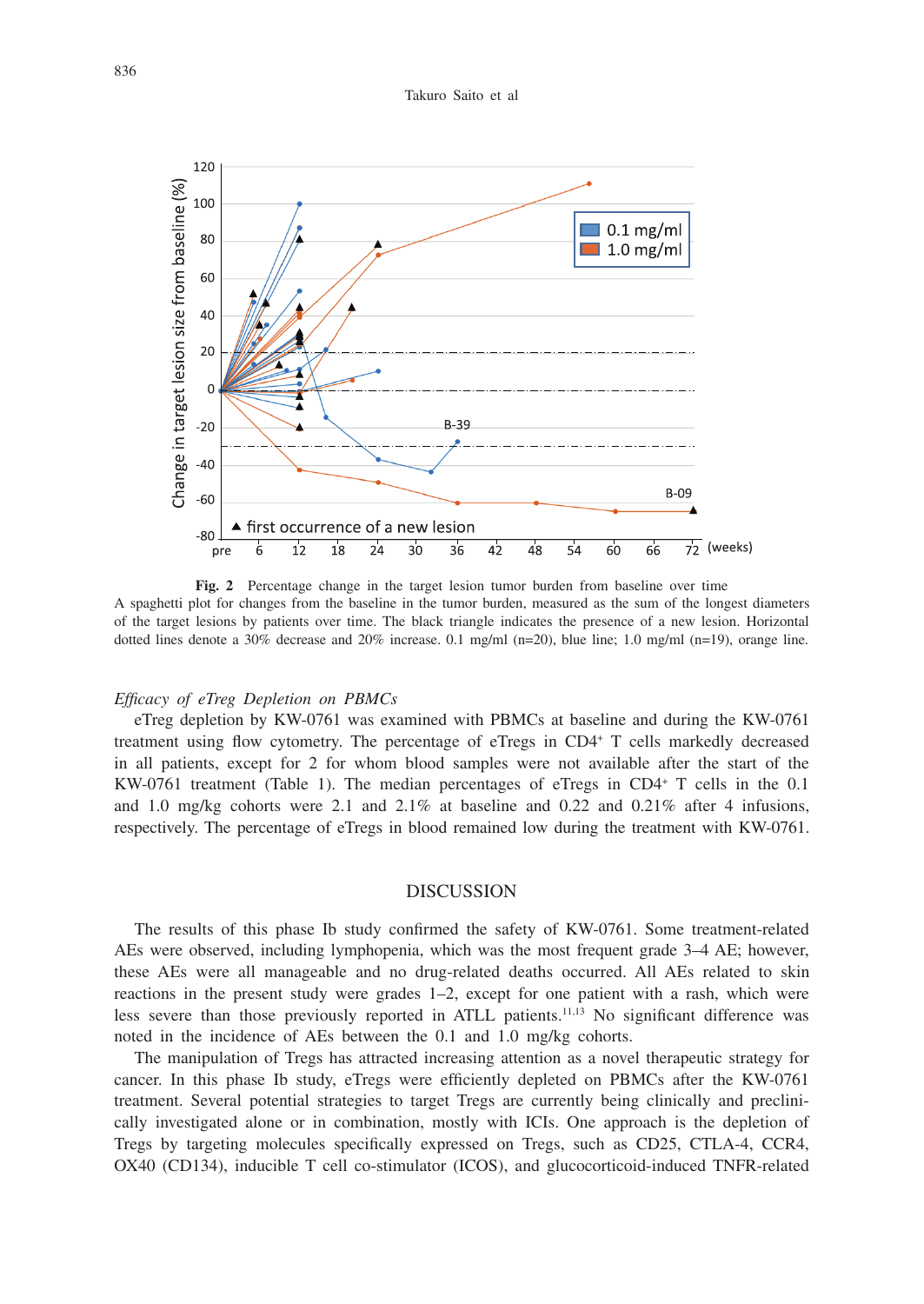protein (GITR), or signals that are crucial for Treg cell survival and function, including T cell receptor (TCR) and IL-2 receptor signaling. Another approach for targeting Tregs is to control or modulate Treg cell function and infiltration, such as TGF-β, tyrosine kinase, phosphoinositide 3-kinase (PI3K), IDO, the CD39-CD73 axis, and vascular endothelial growth factor receptor (VEGFR) signaling. In these strategies, anti-CTLA-4 mAbs has attracted special attention because it yielded durable responses in a subset of cancer patients.3,20 Recent findings from several preclinical studies indicated that Treg depletion is one of the mechanisms underlying the antitumor effects of anti-CTLA-4 mAbs used as a checkpoint inhibitor.21,22 Anti-CTLA-4 mAb reportedly deplete Tregs from the TME, which may contribute to the clinical benefits of this agent.<sup>20</sup> However, direct Treg cell-targeted therapy has not yet been applied to clinical settings. Treg recruitment at local sites is driven by combinations of chemokines and their receptors, such as CCL22 to CCR4 and CCL1 to CCR8.<sup>23,24</sup> CCR4 is differentially expressed on the surface of various types of lymphocyte subpopulations. In a previous phase Ia study, we confirmed the high expression of CCR4 on eTregs and CCR4<sup>+</sup> eTreg enrichment in tumor specimens.<sup>17,25</sup> Moreover, an in vitro experiment on an anti-CCR4 mAb treatment with PBMCs showed the efficient induction of NY-ESO-specific  $CD4^+$  and  $CD8^+$  T cells due to the depletion of  $CCR4^+$  eTregs. ATLL patients treated with KW-0761 showed the induction of NY-ESO-1-specific CD8+ T cells, potentially contributing to the prolongation of survival. These findings suggest the contribution of KW-0761 to antitumor immune enhancements through Treg depletion.

In this clinical trial, while KW-0761 effectively depleted eTregs in PBMCs, most of the treated patients did not exhibit tumor regression, which is consistent with the findings of our previous phase Ia study; however, a durable clinical response was observed in 2 patients with esophageal cancer. A possible explanation for the low clinical efficacy of KW-0761 is that KW-0761 may deplete another type of CCR4+ T-cell subset. The comprehensive assessment conducted in the previous phase Ia study showed the high expression of CCR4 on eTregs, Th2 CD4+ T cells, and Th17 CD4<sup>+</sup> T cells and the low expression of CCR4 on Th1 CD4<sup>+</sup> T cells and CD8<sup>+</sup> T cells.<sup>17</sup> The efficacy of KW-0761 depends on the balance between the depletion of eTregs, which may improve antitumor immunity, and the depletion of other types of cells, including CD8+ T cells or Th1 CD4+ T cells, which may attenuate antitumor immunity. Another plausible explanation for impaired clinical responses by KW-0761 is that eTregs were not sufficiently depleted in the TME. It currently remains unclear whether these drugs selectively deplete Tregs in the TME. The density of Tregs in the TME is not always reflected in peripheral blood. In this clinical trial, we observed Treg reductions in the tumor of a patient with biopsy specimens that were collected at baseline and post-treatment (data not shown). Therefore, further basic and translational research is warranted to obtain a more detailed understanding of Treg cell functions, particularly in the TME.

In summary, KW-0761 was safely administered and efficiently depleted eTreg in PBMCs, with potential immune responses in solid CCR4-negative cancers. We are currently conducting a phase I clinical trial on the preoperative administration of KW-0761 combined with anti-PD-1 mAb to patients with advanced or recurrent solid cancer, with the expectation of the synergistic effects of these immunologically different functional treatments. Although further refinement of the regimen is required, the combined use of KW-0761 to deplete Tregs and other immunotherapies is a promising strategy to augment immune responses.

# IN MEMORIAM

This study is dedicated to the memory of the late Dr. E. Nakayama.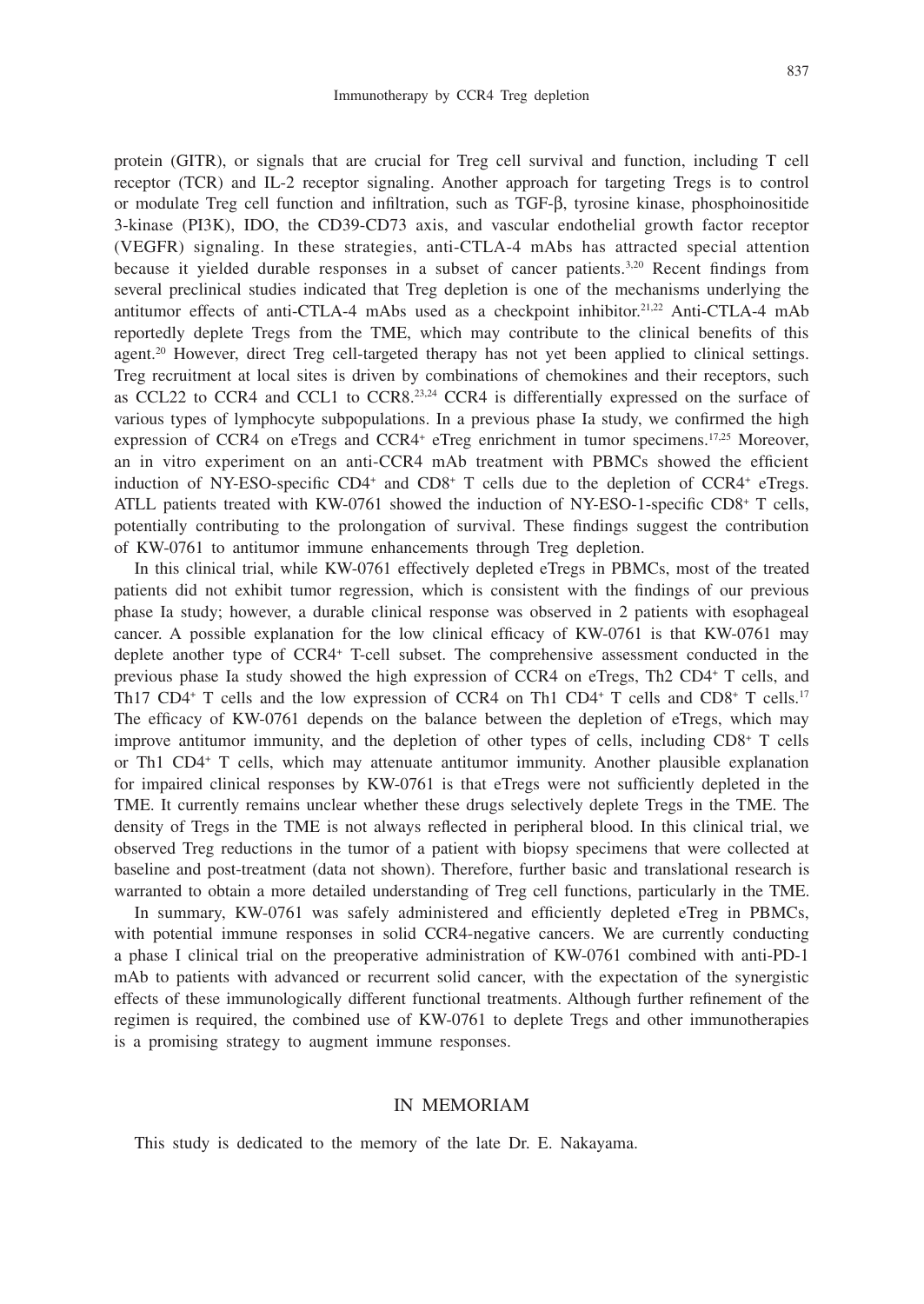#### Takuro Saito et al

## ACKNOWLEDGMENTS

We thank all the patients and their families who participated in this clinical trial. We also thank all the nurses, clinical research coordinators in Kawasaki Medical School Hospital, Nagoya City University Hospital, Osaka University Hospital, and National Cancer Center Hospital East, Tokyo University Hospital, Keio University Hospital, review committees, and medical experts who were involved in this study. We are grateful to Drs. Y. Ueda, H. Nagase, Y. Ohue, T. Oguri, A. Arakawa, M. Nakamura, Y. Mori, T. Ishida, H. Matsushita, M. Anraku, and M. Sugaya for their clinical support, Dr. H. Ito for statistical support, and Drs. K. Iwata, S. Kihara, and T. Hida for data and safety monitoring support. We are also grateful to Kyowa Hakko Kirin for providing us with the investigational drug KW-0761.

#### FUNDING/SUPPORT

This study was supported by Grants-in-Aid for Scientific Research (S) grant no. 17H06162 (H.N.), Challenging Exploratory Research grant no. 16K15551 (H.N.), Research Activity Start-up grant no. 15H06878 (Y.M.), Young Scientists (B) grant no. 17K15738 (Y.M.), and Scientific Research (B) grant no. 19H03729 (H.W.) from the Ministry of Education, Culture, Sports, Science and Technology of Japan; by the Projects for Cancer Research by Therapeutic Evolution [P-CREATE, no. 16cm0106301h0001 (H.N.) and no. 17cm0106322h0002 (Y.M.)], by the Development of Technology for Patient Stratification Biomarker Discovery grant [no.19ae0101074s0401 (R.U. and H.N.)] from the Japan Agency for Medical Research and Development (AMED), and by the National Cancer Center Research and Development Fund [no. 28-A-7 and 31-A-7 (H.N.)].

## CONFLICTS OF INTEREST

T.K. received honoraria and research funding from Ono Pharmaceutical, MSD, Shionogi, Bristol-Myers Squibb, Chugai Pharmaceutical, Amgen, Astellas Pharmaceutical, Oncolys Bio-Pharma, Parexel, and Merck Serono outside of this study. T.F. received research funding from Ono Pharmaceutical outside of this study. H.N. received honoraria and research funding from Ono Pharmaceutical, Chugai Pharmaceutical, MSD, and Bristol-Myers Squibb, and research funding from Taiho Pharmaceutical, Daiichi-Sankyo, Kyowa Kirin, Zenyaku Kogyo, Oncolys BioPharma, Debiopharma, Asahi-Kasei, Sysmex, Fujifilm, SRL, Astellas Pharmaceutical, Sumitomo Dainippon Pharma, and BD Japan outside of this study. K.K. received research funding from TAKARA BIO and MSD outside of this study. The Department of Immunotherapeutics, The University of Tokyo Hospital is endowed by TAKARA BIO. S.I. received honoraria and research funding from Ono Pharmaceutical, Takeda, Sanofi, Bristol-Myers Squibb, Janssen, Celgene and Daichi-Sankyo, and research funding from Kyowa Kirin, Abbvie, Chugai Pharmaceutical, MSD, and Gilead outside of this study. Y.D. received honoraria and research funding from Ono Pharmaceutical, Taiho Pharmaceutical, and research funding from Chugai Pharmaceutical, Covidien Japan, Johnson & Johnson, and honoraria from Otsuka Pharmaceutical outside of this study. M.O. received research funding from Thyas, Sysmex, and Pole Star outside of this study. R.U. received research funding from Ono Pharmaceutical, Chugai Pharmaceutical, and Kyowa Kirin outside of this study. H.W. received research funding from Ono Pharmaceutical and Kyowa Kirin, and honoraria from Ono Pharmaceutical, Chugai Pharmaceutical, MSD, and Bristol-Myers Squibb outside of this study. The Department of Clinical Research in Tumor Immunology, Osaka University Graduate School of Medicine is a joint research laboratory with Shionogi & Co., Ltd.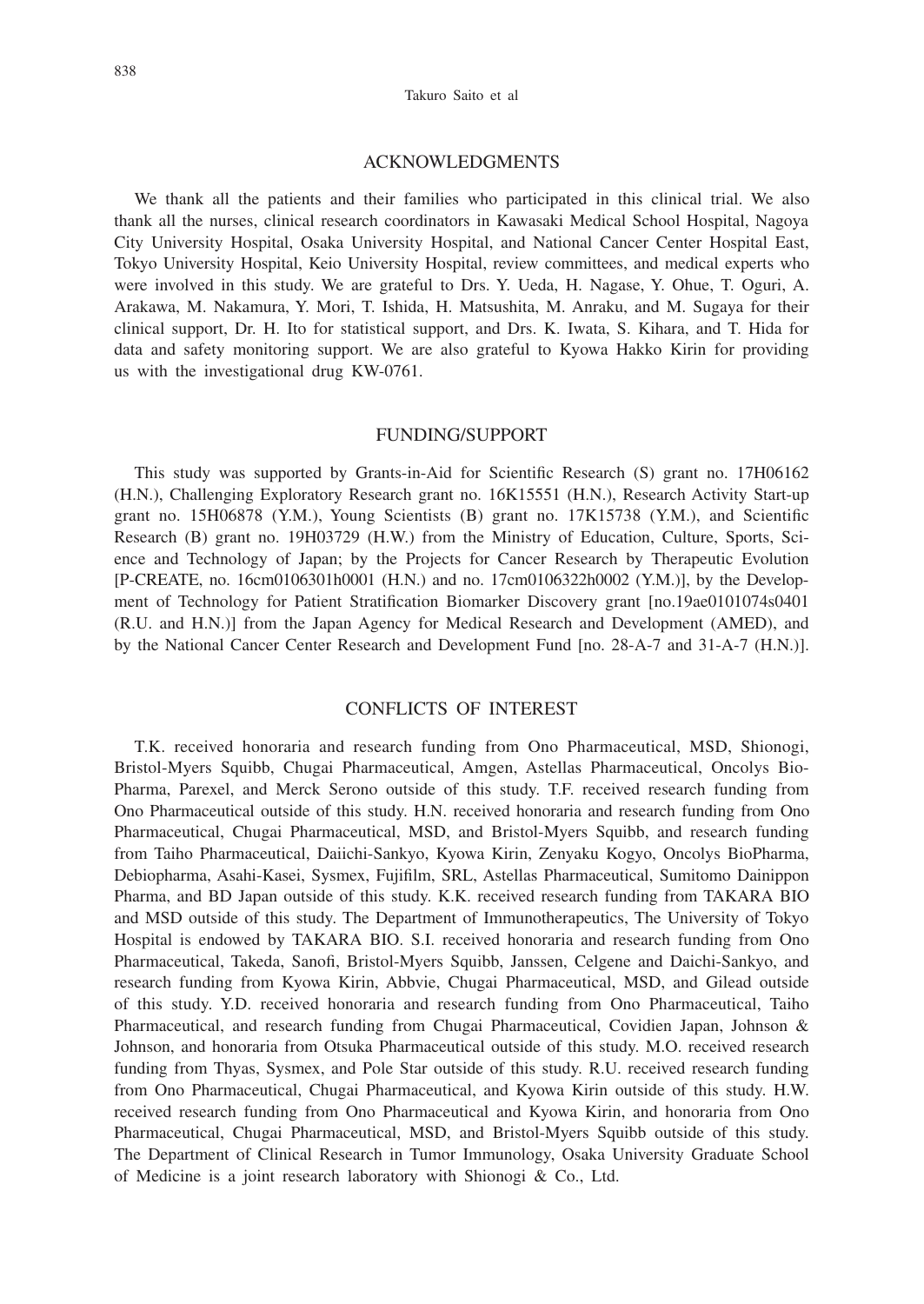## **REFERENCES**

- 1 Topalian SL, Hodi FS, Brahmer JR, et al. Safety, activity, and immune correlates of anti-PD-1 antibody in cancer. *N Engl J Med*. 2012;366(26):2443–2454. doi:10.1056/NEJMoa1200690.
- 2 Brahmer JR, Tykodi SS, Chow LQM, et al. Safety and activity of anti-PD-L1 antibody in patients with advanced cancer. *N Engl J Med*. 2012;366(26):2455–2465. doi:10.1056/NEJMoa1200694.
- 3 Hodi FS, O'Day SJ, McDermott DF, et al. Improved Survival with Ipilimumab in Patients with Metastatic Melanoma. *N Engl J Med*. 2010;363(8):711–723. doi:10.1056/NEJMoa1402685.
- Schreiber RD, Old LJ, Smyth MJ. Cancer immunoediting: integrating immunity's roles in cancer suppression and promotion. *Science*. 2011;331(6024):1565–1570. doi:10.1126/science.1203486.
- 5 Wing K, Sakaguchi S. Regulatory T cells exert checks and balances on self tolerance and autoimmunity. *Nat Immunol*. 2010;11(1):7–13. doi:10.1038/ni.1818.
- 6 Sato E, Olson SH, Ahn J, et al. Intraepithelial CD8+ tumor-infiltrating lymphocytes and a high CD8+/ regulatory T cell ratio are associated with favorable prognosis in ovarian cancer. *Proc Natl Acad Sci U S A*. 2005;102(51):18538–18543. doi:10.1073/pnas.0509182102.
- 7 Fridman WH, Pagès F, Saut`s-Fridman C, Galon J. The immune contexture in human tumours: Impact on clinical outcome. *Nat Rev Cancer*. 2012;12(4):298–306. doi:10.1038/nrc3245.
- 8 Onizuka S, Tawara I, Shimizu J, Sakaguchi S, Fujita T, Nakayama E. Tumor rejection by in vivo administration of anti-CD25 (interleukin-2 receptor α) monoclonal antibody. *Cancer Res*. 1999;59(13):3128–3133.
- 9 Shimizu J, Yamazaki S, Sakaguchi S. Induction of tumor immunity by removing CD25<sup>+</sup>CD4<sup>+</sup> T cells: a common basis between tumor immunity and autoimmunity. *J Immunol*. 1999;163(10):5211–5218.
- 10 Ishii T, Ishida T, Utsunomiya A, et al. Defucosylated humanized aanti-CCR4 monoclonal antibody KW-0761 as a novel immunotherapeutic agent for adult T-cell leukemia/lymphoma. *Clin Cancer Res*. 2010;16(5):1520–1531. doi:10.1158/1078-0432.CCR-09-2697.
- 11 Yamamoto K, Utsunomiya A, Tobinai K, et al. Phase I study of KW-0761, a defucosylated humanized anti-CCR4 antibody, in relapsed patients with adult T-cell leukemia-lymphoma and peripheral T-cell lymphoma. *J Clin Oncol*. 2010;28(9):1591–1598. doi:10.1200/JCO.2009.25.3575.
- 12 Yoshie O, Fujisawa R, Nakayama T, et al. Frequent expression of CCR4 in adult T-cell leukemia and human T-cell leukemia virus type 1-transformed T cells. *Blood*. 2002;99(5):1505–1511. doi:10.1182/blood. V99.5.1505.
- 13 Ishida T, Joh T, Uike N, et al. Defucosylated anti-CCR4 monoclonal antibody (KW-0761) for relapsed adult T-cell leukemia-lymphoma: A multicenter phase II study. *J Clin Oncol*. 2012;30(8):837–842. doi:10.1200/ JCO.2011.37.3472.
- 14 Yonekura K, Kusumoto S, Choi I, et al. Mogamulizumab for adult T-cell leukemia-lymphoma: a multicenter prospective observational study. *Blood Adv*. 2020;4(20):5133–5145. doi:10.1182/bloodadvances.2020003053
- 15 Miyara M, Yoshioka Y, Kitoh A, et al. Functional delineation and differentiation dynamics of human CD4+ T cells expressing the FoxP3 transcription factor. *Immunity*. 2009;30(6):899–911. doi:10.1016/j. immuni.2009.03.019.
- 16 Saito M, Ishii T, Urakawa I, et al. Robust CD81 T-cell proliferation and diversification after mogamulizumab in patients with adult T-cell leukemia-lymphoma. *Blood Adv*. 2020;4(10):2180–2191. doi:10.1182/ bloodadvances.2020001641.
- 17 Kurose K, Ohue Y, Wada H, et al. Phase Ia Study of FoxP3+ CD4 Treg Depletion by Infusion of a Humanized Anti-CCR4 Antibody, KW-0761, in Cancer Patients. *Clin Cancer Res*. 2015;21(19):4327–4336. doi:10.1158/1078-0432.CCR-15-0357.
- 18 Ohue Y, Kurose K, Karasaki T, et al. Serum Antibody Against NY-ESO-1 and XAGE1 Antigens Potentially Predicts Clinical Responses to Anti–Programmed Cell Death-1 Therapy in NSCLC. *J Thorac Oncol*. 2019;14(12):2071–2083. doi:10.1016/j.jtho.2019.08.008.
- 19 Eisenhauer EA, Therasse P, Bogaerts J, et al. New response evaluation criteria in solid tumours: revised RECIST guideline (version 1.1). *Eur J Cancer*. 2009;45(2):228–247. doi:10.1016/j.ejca.2008.10.026.
- 20 Larkin J, Chiarion-Sileni V, Gonzalez R, et al. Combined Nivolumab and Ipilimumab or Monotherapy in Untreated Melanoma. *N Engl J Med*. 2015;373(1):23–34. doi:10.1056/NEJMoa1504030.
- 21 Simpson TR, Li F, Montalvo-Ortiz W, et al. Fc-dependent depletion of tumor-infiltrating regulatory t cells co-defines the efficacy of anti-CTLA-4 therapy against melanoma. *J Exp Med*. 2013;210(9):1695–1710. doi:10.1084/jem.20130579.
- 22 Vargas FA, Furness AJS, Litchfield K, et al. Fc Effector Function Contributes to the Activity of Human Anti-CTLA-4 Antibodies. *Cancer Cell*. 2018;33(4):649–663.e4. doi:10.1016/j.ccell.2018.02.010.
- 23 Bromley SK, Mempel TR, Luster AD. Orchestrating the orchestrators: Chemokines in control of T cell